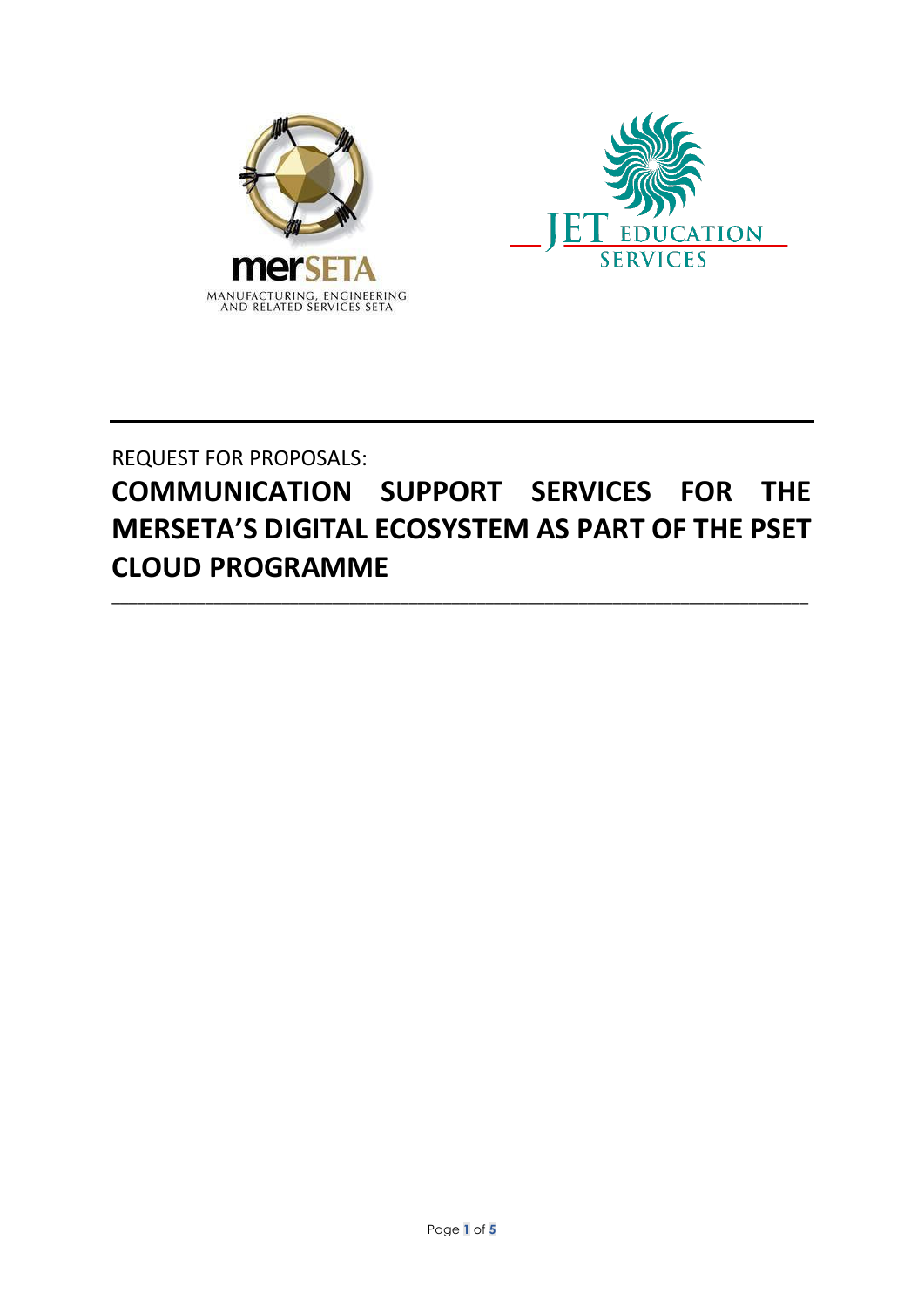### **1. BACKGROUND**

JET Education Services (JET)[1,](#page-1-0) in collaboration with the Manufacturing, Engineering and Related Services Sector Education and Training Authority (merSETA)[2](#page-1-1), have initiated a programme [\(PSET CLOUD\)](https://psetcloud.org.za/) that seeks to address the development of an integrated national digital ecosystem that is interoperable and can be used for effective skills planning and provisioning.

As the early adopter of this innovative programme, merSETA is transforming its digital ecosystem to support the free flow and advantageous use of data available between various PSET-sector-based organisations with a specific focus on:

- Knowledge Management
- Records Management
- Data Management
- Infrastructure / Technology
- Enterprise Architecture

All of the above are underpinned by good ICT governance, optimised business processes, and effective change management.

This internal digital ecosystem work, known as Programme Phetogo, is in its third year of execution and will end in March 2024.

JET, as the implementing partner in the digital ecosystem component of the PSET CLOUD programme, is assisting the merSETA by assisting with resource provisioning, procurement, and management of service providers that will provide the necessary support and expertise to roll out merSETA's mandate in Programme Phetogo for Phases 3 and 4.

# **2. OBJECTIVES**

JET and the merSETA seek to appoint a qualified and expert service provider to roll out effective internal communications for the current phase of Programme Phetogo under the Change Management workstream. A comprehensive communications plan[3](#page-1-2) is in place and being executed. We have successfully delivered various communication activities, which include brand development and identified key value messages to raise awareness of Programme Phetogo and its link with PSET CLOUD with merSETA staff.

However, these communication efforts have largely been unidirectional, relying on email and meetings to communicate, which have proven insufficient. In an effort to foster crossinstitutional engagement in a robust communication and collaboration platform to make communication and information sharing more interactive, fluid, effective, and efficient, we are now looking to implement Yammer and a more streamlined, better organised SharePoint team site for Programme Phetogo to facilitate such communication.

<span id="page-1-0"></span><sup>1</sup> JET Education Services (JET) is an independent non-governmental organisation founded in 1992 which works with government, the private sector, international development agencies and education institutions to improve the quality of education and the relationship between education, skills development and the world of work. JET's focus areas in the education sector are: education research and planning; monitoring and evaluation of education and training programmes; school and district improvement; and Technical and Vocational Education and Training (TVET) College improvement and youth livelihoods.

<span id="page-1-1"></span><sup>2</sup> The merSETA is the Manufacturing, Engineering and Related Services Education and Training Authority established to promote the Skills Development Act, (Act 97 of 1998). It facilitates skills development in the following sub sectors: metal, automotive manufacturing, retail motor and component manufacturing, new tyre manufacturing and plastics manufacturing.

<span id="page-1-2"></span><sup>&</sup>lt;sup>3</sup> Will be shared with provides upon award.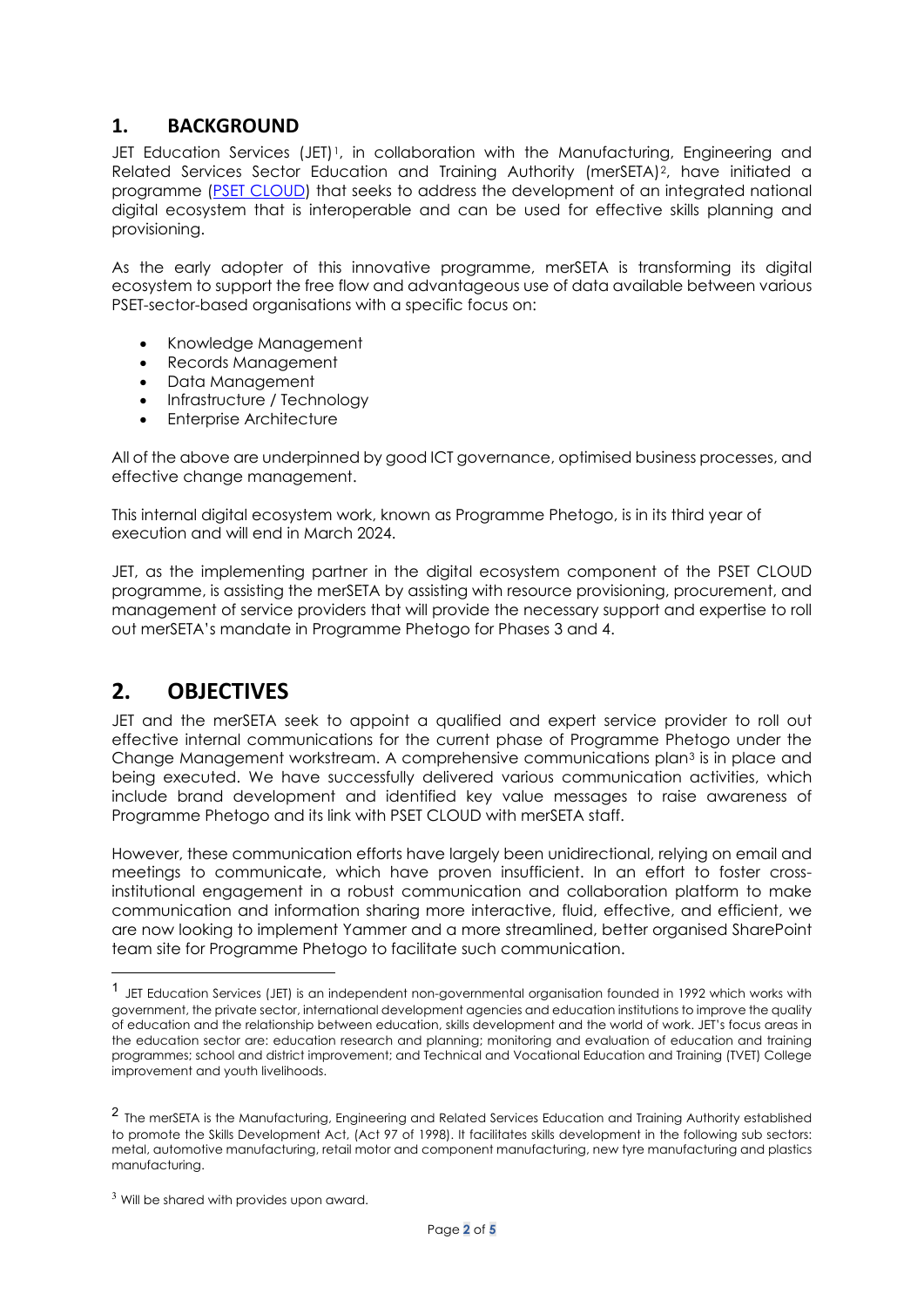Given the future world of work, Yammer is the preferred platform to connect organisational leaders, build communities, share knowledge, and drive engagement in the organisation. SharePoint[4](#page-2-0) will provide centralised centre for document sharing, easy access to critical programme documentation, and effortless real-time collaboration among the different team members.

# **3. PROJECT/ CONTRACT PERIOD**

The contract period for this project will commence from the date of the last signature until the 31st March 2024.

## **4. SCOPE OF WORK**

The service provider is required to:

- 1. Develop a detailed strategy that includes Yammer and the SharePoint team site for Programme Phetogo
- 2. Ensure continuation of strategic messaging and execution of existing communication plan
- 3. Implement Yammer and develop a better organised SharePoint Team Site for Programme Phetogo.
- 4. Upskill staff on the use of these platforms and other innovative internal communications
- 5. Undertake the brand and creative graphic design elements as may be required
- 6. Develop content (including video and creative elements, and copywriting) as may be required

The successful Service Provider will work closely with the Phetogo Change team.

## **5. SUBMISSION REQUIREMENTS**

Bidder must have a minimum of three (3) years of experience in providing and supporting projects of this nature.

The Bidder must provide:

- 5.1. A proposal as per the scope of work above which clearly outlines how this assignment will be carried out. This includes a high-level project plan clearly indicating deliverables and project duration, the overall resources needed (such as hardware, software, facilities, materials, and personnel), any site-specific implementation requirements, transfer of skills, project close-out, and reporting. Any variance from the timelines proposed in this ToR should be explained.
- 5.2. Any additional service offering relevant to the scope of work.
- 5.3. A detailed cost breakdown for the project, including VAT.
- 5.4. Methodology to be used to meet client's needs.
- 5.5. Company profile that includes:
	- A list of services provided by the company
	- A detailed list of completed contracts/projects with references of similar work or implementation undertaken. The information must include a project description, client contact name, telephone numbers, the period of the contract, and the value thereof. This should clearly provide evidence that the service provider has the expertise and necessary experience in social media

<span id="page-2-0"></span><sup>4</sup> merSETA are using Microsoft 360 and SharePoint organisationally.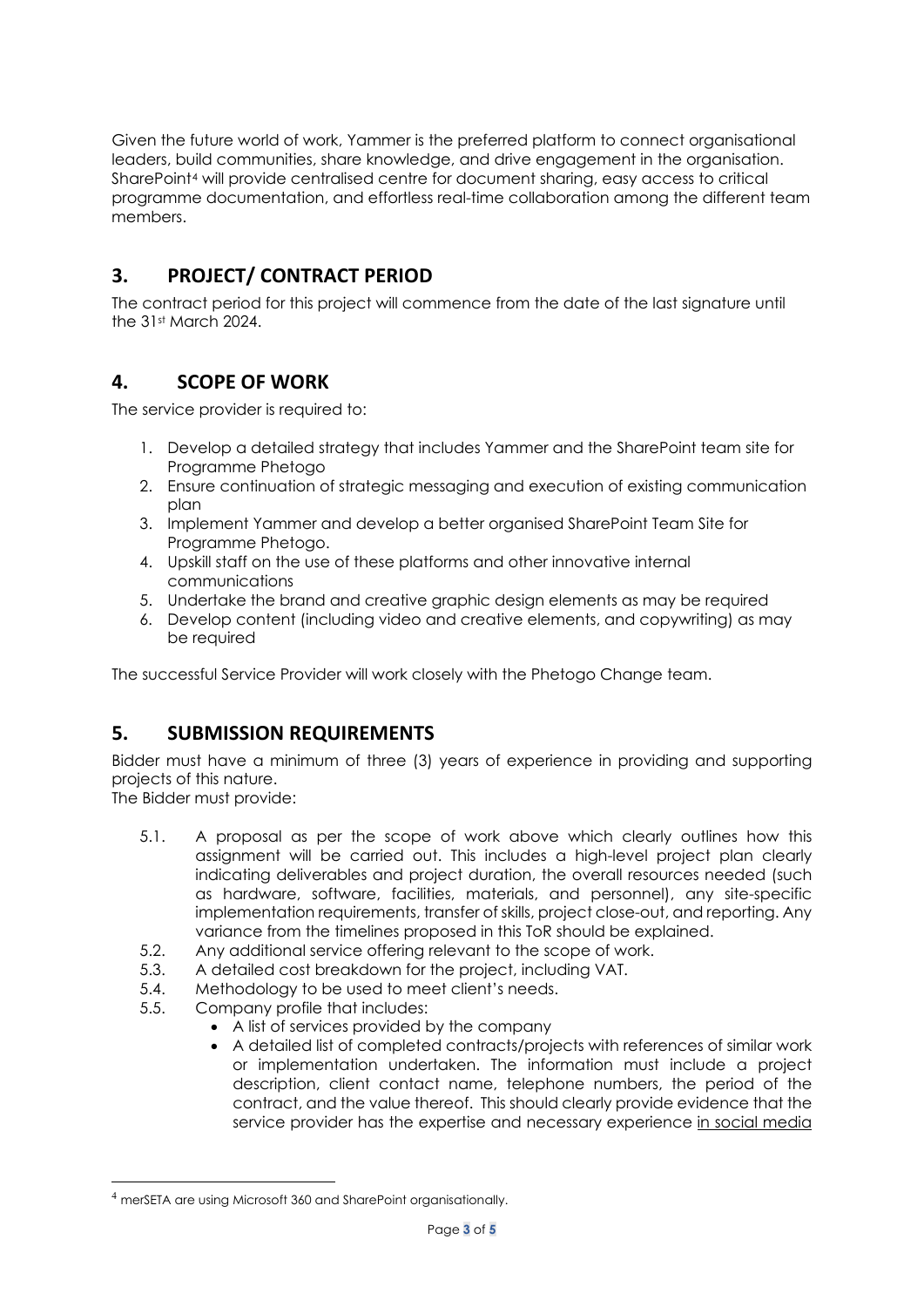platforms (for business), strategic communication, creatives, and implementation of Yammer and SharePoint.

- NOTE: JET/MERSETA reserves the right to contact any number of the references provided by the bidder.
- 5.6. An organogram of the project structure clearly positioning the various members of the proposed team.
	- NOTE: Resources need to be locally based, no offshore resources.
- 5.7. A summary of the relevant qualifications and experience of the experts who will work on the project.
	- The Bidder is to attach Curriculum Vitas and Qualifications of team members as proof thereof.
	- Proposed team lead must have qualifications in Strategic Communication and has understanding and ability to drive culture change using social media platforms such as Yammer and SharePoint.
	- NOTE: Resources need to be locally based, no offshore resources.
- 5.8. Three (3) written, signed, and verifiable letters of reference from clients where work of a similar nature (as scoped) was undertaken in the last five years. The signed reference letters must not be dated older than four (4) months.
- 5.9. Valid Tax Clearance Certificate
- 5.10. Audited financial statements for the previous three years
- 5.11. Valid B-BBEE certificate (if relevant).
- 5.12. Bidders to indicate if there are any subcontracting and clearly indicate what work is to be subcontracted and what percentage (%) of the budget will be subcontracted.
- 5.13. In instances of a joint venture /consortium, the Joint Venture Certificate must be submitted

**NOTE: Failure to comply with submission requirements disqualifies the submission.**

#### **6. EVALUATION CRITERIA**

#### **6.1. Stage 1: Compliance with minimum requirements**

All bidders will be examined to determine compliance with the request for proposal requirements and conditions as stated in section 5. Non-compliant bidders will be eliminated for further evaluation.

#### **6.2. Stage 2: Evaluation of functionality**

The evaluation will be conducted by an evaluation panel that will evaluate all proposals independently in terms of the evaluation criteria for functionality which will be made up of 100 points as follows.

| <b>FUNCTIONALITY</b>                                                                                                                   | <b>MAX</b><br><b>POINTS</b> |
|----------------------------------------------------------------------------------------------------------------------------------------|-----------------------------|
| Company years of experience in the provision of communication services and track<br>1.<br>record in implementing Yammer and SharePoint | 20                          |
| Service Provider Experience in doing similar jobs: 5                                                                                   |                             |
| $\bullet$ 8 yrs. and above = 5                                                                                                         |                             |
| • $5 - 7$ yrs. = 3                                                                                                                     |                             |
| • $3 - 4$ yrs. = 1                                                                                                                     |                             |
| Contactable references backed by relevant Reference Letters: 15                                                                        |                             |
| Three $(3)$ reference = 15<br>$\bullet$                                                                                                |                             |
| Two $(2)$ reference = 10<br>$\bullet$                                                                                                  |                             |
| Two $(1)$ reference = 5<br>$\bullet$                                                                                                   |                             |